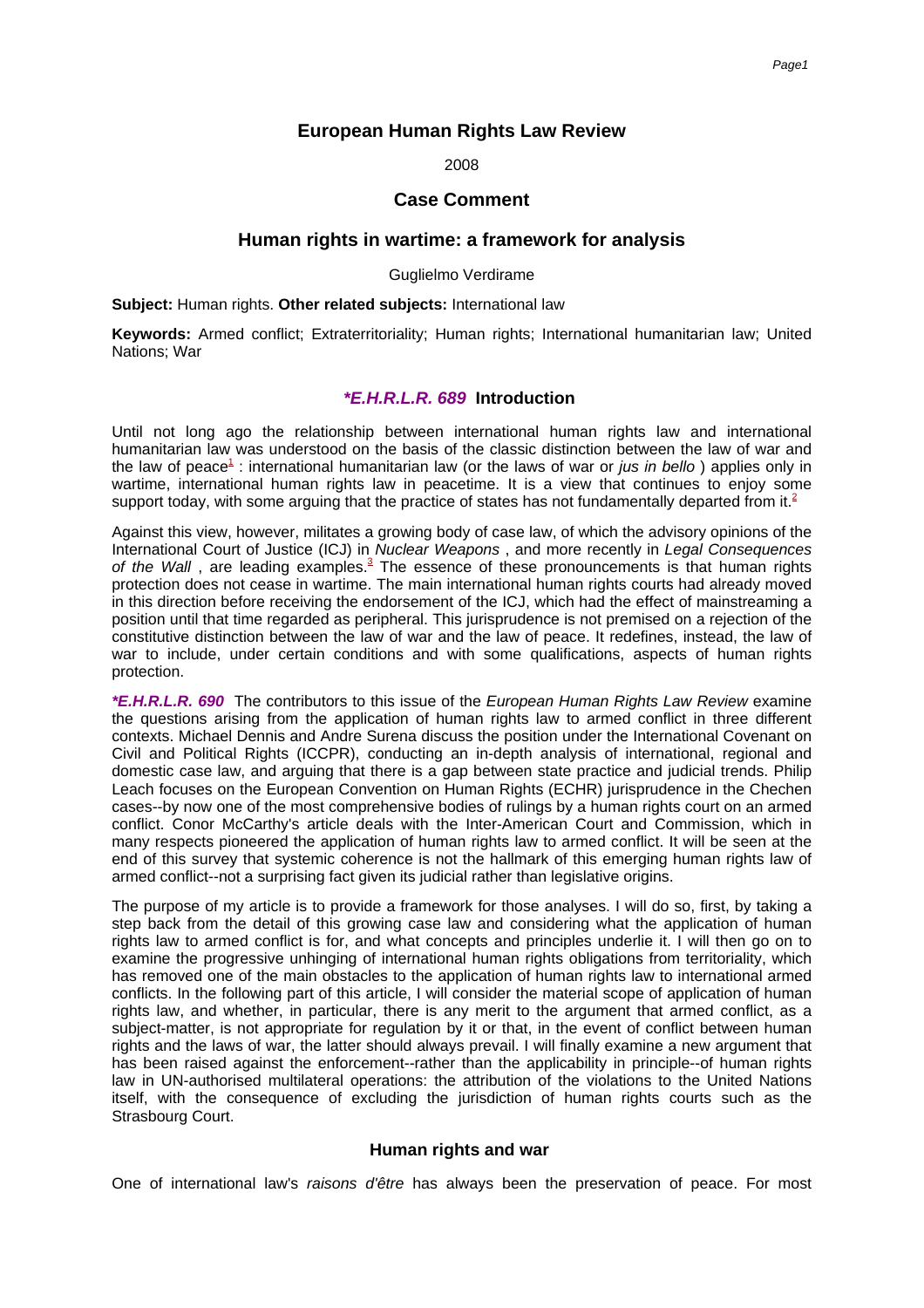philosophers and international lawyers, this was not normally equated with the abolition of war, but rather with its containment. Some, like Immanuel Kant in Perpetual Peace, went further and conceived a world order free from war. Echoes of that idealism resonate in the document that founded the post-Second World War order: the UN Charter begins with the "peoples of the United Nations" expressing their determination to "save succeeding generations from the scourge of war". This debate continues today, with philosophers, historians, psychologists, sociologists and economists arguing over the deepest causes of war and its eliminability from human existenc[e.](#page-8-3) $4$ 

The legal regulation of the conduct of warfare that emerged between the 19th and the 20th centuries (the jus in bello) is premised on the realist acceptance of war as a social phenomenon which can, at best, be contained--its inherent inhumanity constrained but **\*E.H.R.L.R. 691** not eradicated. The jus in bello does however dismantle a powerful and deep-seated idea: that the laws fall mute in times of war (Silent enim leges inter arma). Moreover, the jus in bello does not negate the idealist move towards the suppression of war, but leaves that goal to the body of international law that regulates the resort to war (the jus ad bellum[\).](#page-8-4) $5$ 

Where do human rights fit into this picture? First, there is the idea that human rights can play an important, even decisive, role in the prevention of war. This is, in essence, an extension of one of the most influential grand ideas in international relations, the "democratic peace"--the theory according to which democracies do not go to war against each other[.](#page-8-5)<sup>6</sup> In its human rights version, the theory maintains that respect for human rights makes war far less likely.

Secondly, and more recently, the argument has focused on the contribution of human rights to the regulation of warfare. This argument may derive, in part, from absolutism of rights--the tendency to approach all questions, political, social or moral, in rights terms. But it also has a much more practical explanation: international human rights law benefits from an enforcement machinery that, for all its faults and limits, is still much better developed than what international humanitarian law offers. Victims, and their lawyers, often have no alternative to articulating their cases in human rights terms, as they can only bring them to international courts the jurisdiction of which is defined by human rights treaties. International courts have, rightly, avoided dismissing these cases outright, preferring to broaden the scope of human rights as previously understood.

That human rights law of armed conflict is a litigation-driven phenomenon does not however preclude an assessment of its conceptual foundations. For this purpose the two central questions are: does war extinguish human rights, or suspend them until peace is restored? And is a war where human rights are fully respected conceivable?

As a matter of positive law the answer to the first question is incontrovertible: human rights can only be suspended in war if, and to the extent, allowed by derogation clauses, such as Art.4 of the ICCPR or Art.15 of the ECH[R.](#page-8-6)<sup>7</sup> It is also difficult to conceive of an argument that justifies the outright suspension of human rights in times of war within the framework of one of the various theories of human rights. In essence, if human rights are rights that we have by virtue of our humanity, they cannot cease in times of war for the simple reason that our humanity does not cease in times of war[.](#page-8-7)<sup>8</sup> Some theories of human rights--Locke's for example--may even posit that freedom, and human rights, are more extensive in a state of war[.](#page-8-8) $9$  Outside the framework of human rights theories, arguments justifying the abrogation of human rights in wartime **\*E.H.R.L.R. 692** are conceivable, on utilitarian grounds for example, but this discussion would lead us into an analysis of the legal philosophical foundations of human rights, which is well beyond the scope of this article. The point here is that the postulate that human beings inherently possess fundamental human rights cannot easily accommodate their disappearance in wartime.

The second question is more insidious. The jurisprudence that has sealed the application of human rights law in wartime seems to proceed on the assumption that it is practically possible to respect human rights in those circumstances. This assumption is evident, for example, in discussions on the capacity of the state to respect human rights found in cases such as Bankovic and Al-Skeini[.](#page-9-0)<sup>10</sup> The reason for this assumption is that, in the eyes of lawyers and judges, respect for the law can never be presented as an axiomatic impossibility--lest the credibility of law as an effective system for the regulation of human and social conduct be questioned. To say that states must respect human rights in times of war is thus believed to entail the proposition that they can do so, although the passage from the former proposition to the latter is certainly not required by logic.

This assumption, which is part of the framework of the emerging human rights law of armed conflict, is in my view distinctly problematic, for it risks giving war a "human face". In doing so, it weakens our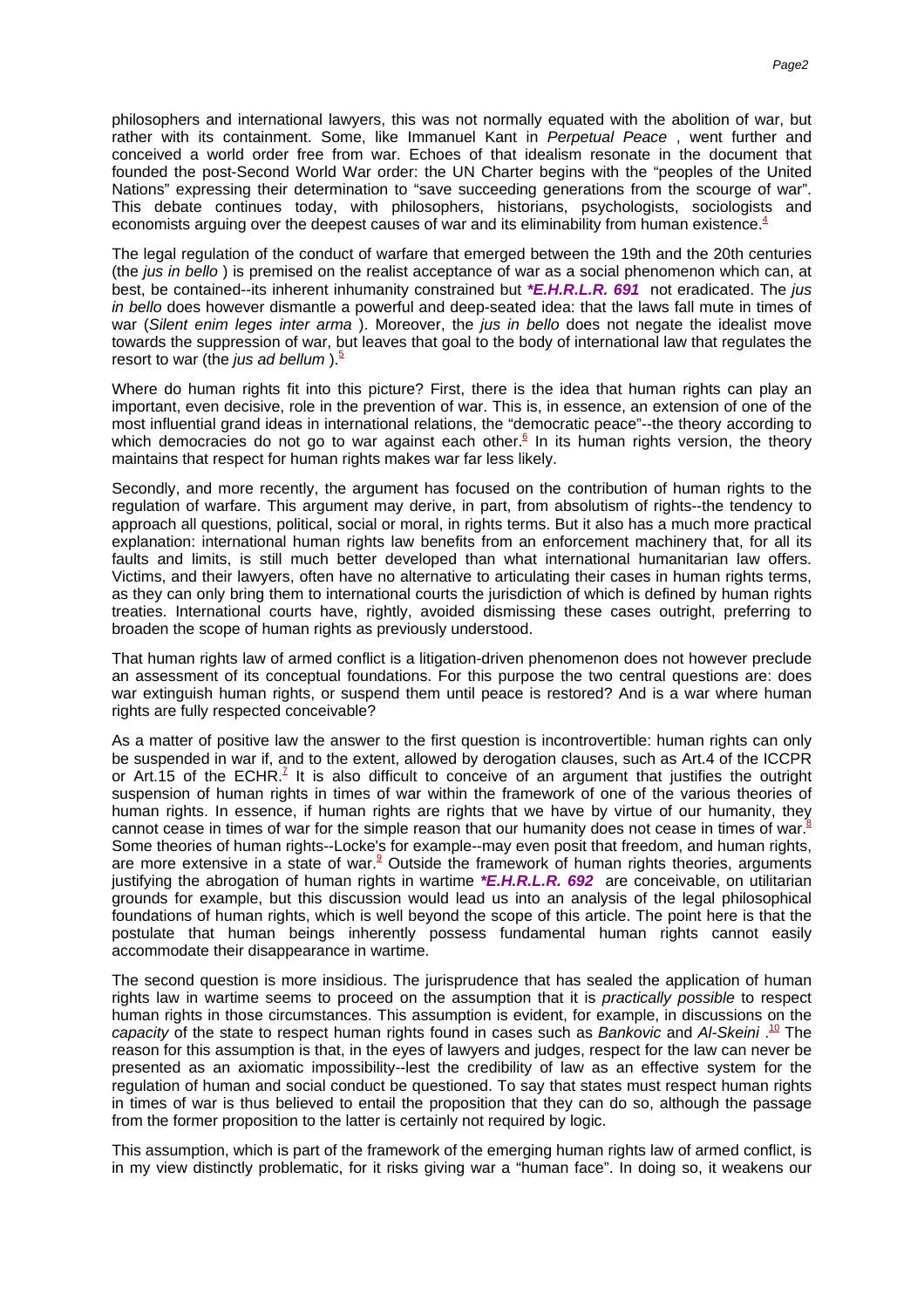repugnance of war as an evil inherently inimical to progressive ideas such as human rights. "War with a human face" is not the same as humanitarian intervention, a doctrine which in certain circumstances justifies war as a means to put an end to gross human rights violations but does not postulate the theoretical possibility of the consistency of warfare with human rights. Nor is "war with a human face" coextensive with the just war doctrine, for just war is a jus ad bellum doctrine and not one on the conduct of warfare.

International humanitarian law, built on a sense of pragmatism, even of pessimistic realism about war, sought to limit the brutality without aspiring to provide the basis for a progressive social order. If, instead, we nourish the idea--or rather the illusion--that war can have a human face, that even human rights can be respected in the course of it, another illusion might soon follow as a corollary: that war need not be, after all, a "scourge" from which, as the first words of the UN Charter recite, "succeeding generations" must be saved. Ideas need to be sufficiently practical to matter in the real world, but they also need to be sheltered from those very pernicious aspects of the real world which they are meant to ameliorate.

There is, therefore, the risk that in promoting the application of human rights law to armed conflict without the necessary caveats we invent the philosophical aberration of war with a human face. Horror of war is central to the political thought of such different thinkers as Grotius, Hobbes and Locke. It is constitutive--or least co-constitutive--of the social order. The state of war does not extinguish our natural rights, but makes their enjoyment "very uncertain … very unsafe, very insecure",<sup>[11](#page-9-1)</sup> and our lives, in Hobbes's immortal words, "poor, nasty, brutish and short"[.](#page-9-2)<sup>12</sup>

**\*E.H.R.L.R. 693** To voice caution about the application of human rights in armed conflict is not to accept the arguments of those who take the view that human rights law should cease to apply in wartime, but simply to remind ourselves that, while human rights may not be extinguished by war, they can never be fully enjoyed during it. In applying human rights, we should not persuade ourselves that a human rights-compliant war is ever a possibility. This is one of those situations where the law is mandatory, but full respect for it is an impossibility. Different degrees of inobservance are however possible: some states will violate human rights less than others in war, and it is entirely appropriate that human rights NGOs, or human rights courts when seised of these cases, should assess the various instances of non-compliance with human rights standards despite their axiomatic unattainability in wartime. Moreover, while there is an insoluble conflict between war and human rights, no such conflict exists with international humanitarian law: premised on a more pragmatic balance between norm and fact, the obligations international humanitarian law imposes and the rights it confers are always fully attainable in armed conflict.

### **Territorial scope of application**

One of the first hurdles for the emerging human rights law of armed conflict is the application ratione loci of human rights obligations. For human rights law to play a significant role in international armed conflicts in particular, it must be susceptible to extraterritorial application. Human rights treaties normally contain provisions on territorial application that are, on their terms, quite limiting. The ECHR, for example, obliges each state to ensure Convention rights "within its jurisdiction" (Art.1)--a locution that is similar to the one found in the American Convention on Human Rights which guarantees rights "to all persons subject to their [the states parties'] jurisdiction" (Art.1). The ICCPR contains an even narrower prescription, requiring each state party to respect and ensure Covenant rights "within its territory and subject to its jurisdiction" (Art.2(1)). In contrast, the Geneva Conventions and Additional Protocol I on victims of international armed conflicts stipulate that states parties have "to respect and to ensure respect for the present Convention in all circumstances" (Art.1 common to the four Geneva Conventions and Additional Protocol I--emphasis added).

The extraterritorial application of the laws of war is a logical predicate for a system of rules conceived specifically for the regulation of activities outside the borders of the state. Indeed, the Geneva Conventions contain references to territory only for those rules that apply to internal armed conflicts (Art[.](#page-9-3)3 common to the Four Geneva Conventions and Additional Protocol II).<sup>13</sup> On its face the position on territorial application under international humanitarian law is, therefore, the reverse of that under international **\*E.H.R.L.R. 694** human rights law. International humanitarian law began by regulating conflict outside the territory of states, and only moved to the realm of internal conflicts: the humanisation of inter-state conflict was its first great historical missio[n.](#page-9-4) $14$  International human rights law has, instead, always been grounded in the territory of the state: its essence, and extraordinary innovation, was to impose a wide range of legal obligations on states affecting their relationship with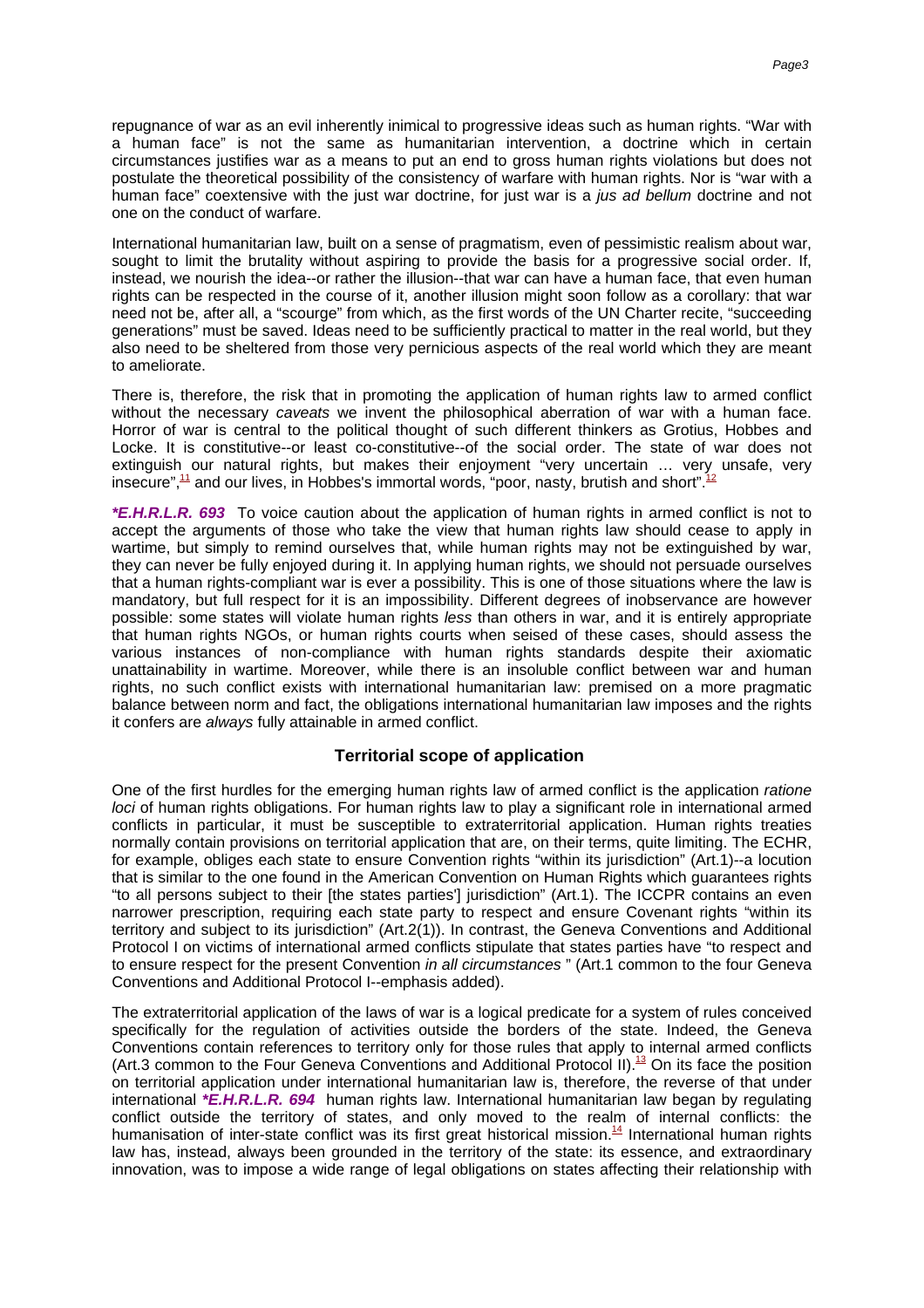the governed. Consistent with this account of their origins is the observation that, whereas the laws of war are one of the main original creations of international law, international human rights law is the result of the transposition onto the international arena of an invention of political philosophy and constitutional law.

One should not however be tempted to view the progressive expansion of international humanitarian law into the internal sphere, and of international human rights law into the international one, as processes moving on similar tracks and inevitably leading to convergence. A fundamental difference is that the laws of internal armed conflict have been developed legislatively: states have created them with the well-oiled mechanism of the multilateral treaty. The extra-territorial application of human rights law is, instead, a judicial invention, one which may enjoy wide and growing support among national and international judicial bodies, but which states still appear to be resisting[.](#page-9-5)<sup>1</sup>

The human rights jurisprudence on extraterritoriality has been examined in some detail by scholar[s.](#page-9-6)<sup>16</sup> The leading authority under the ICCPR is Lopez Burgos v Uruguay [.](#page-9-7) <sup>17</sup> **\*E.H.R.L.R. 695** The question in that case was whether the ICCPR applied to the abduction of a dissident by Uruguayan security forces in Argentina. The Human Rights Committee held that:

"… [I]t would be unconscionable to so interpret the responsibility under article 2 of the Covenant as to permit a State party to perpetrate violations of the Covenant on the territory of another State, which violations it could not perpetrate on its own territory.["](#page-9-8)<sup>18</sup>

One of its members, Christian Tomuschat, expressed some reservations about such a sweeping statement, highlighting that "instances of occupation of foreign territory" are "another example of situations which the drafters of the Covenant had in mind when they confined the obligation of States parties to their own territory" (Individual Opinion of C. Tomuschat).

Whatever one makes of the interpretation of the Human Rights Committee, it is difficult to deny that it does stretch the literal meaning of the words "within its territory and subject to its jurisdiction" in Art.2(1) ICCPR. States, as mentioned, have not generally welcomed these interpretations, and have insisted on a literal approach. One example is the response of the Netherlands to the request of the Human Rights Committee to provide information about the conduct of Dutch peacekeepers in Srebrenica. The Dutch Government replied that "the citizens of Srebrenica, vis-à-vis the Netherlands, do not come within the scope" of Art.2(1) of the Covenant[.](#page-9-9)<sup>19</sup> The ICJ has sought to put these objections to rest endorsing, in the advisory opinion on the Wall, the position of the Human Rights Committee on the West Bank, Gaza and East Jerusalem, and asserting that the ICCPR, and indeed other human rights instruments, apply to the actions of the Israeli authorities in the occupied territories.<sup>[20](#page-9-10)</sup>

The most extensive case law analysing the question of extraterritorial application comes from the European Court of Human Rights[.](#page-9-11)<sup>21</sup> In *Bankovic v Belgium*, the Grand Chamber held that the NATO bombings of the Federal Republic of Yugoslavia (as it was then known) during the 1999 Kosovo campaign were not acts "within the jurisdiction" of the states parties to the Convention. The Court rejected the applicants' argument that a "cause-and-effect" approach should be adopted to define the term "jurisdiction" in Art.1 of the ECHR, an approach--the Court went on to explain--that would be tantamount to

"… arguing that anyone adversely affected by an act imputable to a contracting state, wherever in the world that act may have been committed or its consequences **\*E.H.R.L.R. 696** felt, is thereby brought within the jurisdiction of that state for the purpose of Article 1 of the Convention"[.](#page-9-12)<sup>22</sup>

The solution opted for by the European Court sought instead to strike a compromise between strict territoriality and unfettered extraterritoriality. In Lord Brown's summary in Al-Skeini, Bankovic stands for an "essentially territorial" notion of jurisdiction with "other bases of jurisdiction being exceptional and requiring special justification in the particular circumstances of each case[".](#page-9-13)<sup>23</sup> One of the Bankovic exceptions is material to the application of human rights law in armed conflict providing that the Convention applies where the state:

"… through the effective control of the relevant territory and its inhabitants abroad as a consequence of military occupation or through the consent, invitation or acquiescence of the government of that territory, exercises all or some of the public powers normally to be exercised by [the government of that territory][".](#page-9-14) $24$ 

In distinguishing Bankovic from the northern Cyprus cases, the Court referred to another notion,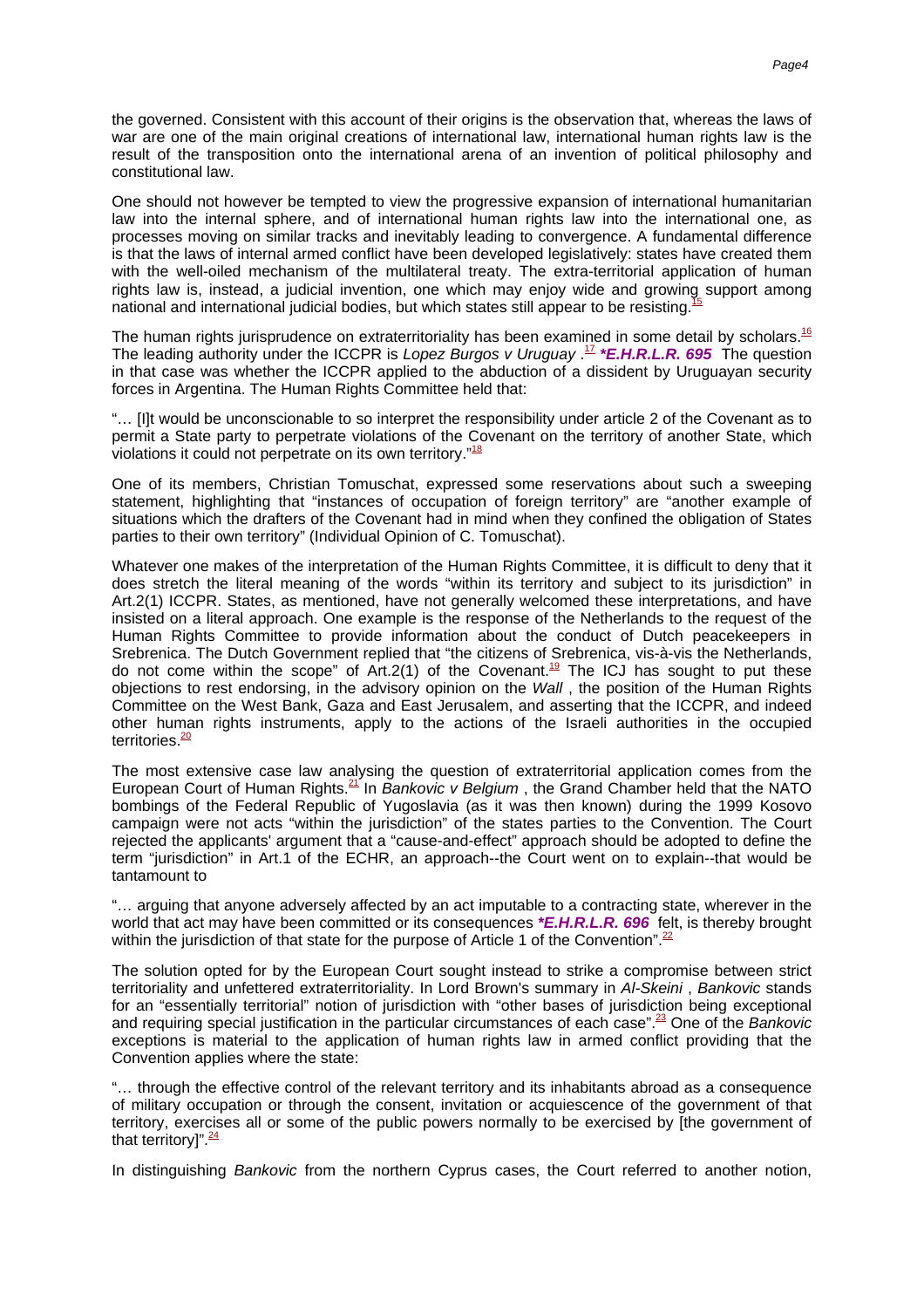which has given rise to some difficulty: the "legal space" (or espace juridique) of the Convention. It reasoned that:

"… [T]he inhabitants of northern Cyprus would have found themselves excluded from the benefits of the Convention safeguards and system which they had previously enjoyed, by Turkey's 'effective control' of the territory and by the accompanying inability of the Cypriot Government, as a contracting state, to fulfil the obligations it had undertaken under the Convention.["](#page-9-15)<sup>25</sup>

In contrast--the Court held--the Federal Republic of Yugoslavia "does not fall within this legal [sp](#page-9-16)ace".<sup>26</sup>

In Issa v Turkey a Chamber of the Court appeared to dismiss the relevance of the Bankovic finding on the espace juridique of the Convention. The case concerned a large-scale military operation by Turkish forces into northern Iraq, and thus outside the legal space of the Convention. The Court this time held that:

"In exceptional circumstances the acts of Contracting States performed outside their territory or which produce effects there ('extra-territorial act') may amount to exercise by them of their jurisdiction within the meaning of Art.1 of the Convention. According to the relevant principles of international law, a state's responsibility may be engaged where, as a consequence of military action--whether lawful or unlawful--that state in practice exercises effective control of an area situated outside its national territory. The obligation to secure, in such an area, the rights and freedoms set out in the Convention derives from the fact of such control, **\*E.H.R.L.R. 697** whether it be exercised directly, through its armed forces, or through a subordinate local administration.

A state may also be held accountable for violation of the Convention rights and freedoms of persons who are in the territory of another state but who are found to be under the former state's authority and control through its agents operating--whether lawfully or unlawfully--in the latter state. Accountability in such situations stems from the fact that Article 1 of the Convention cannot be interpreted so as to allow a state party to perpetrate violations of the Convention on the territory of another state, which it could not perpetrate on its own territory.["](#page-9-17)<sup>27</sup>

Various commentators have been at pains to reconcile *Bankovic* and *Issa*[.](#page-9-18)<sup>28</sup> The House of Lords took this task on itself in Al-Skeini[,](#page-9-19) <sup>29</sup> concluding that the European Convention applies extraterritorially where a state party to the Convention exercises "such effective control of the territory of another state that it could secure to everyone in the territory all the rights and freedoms in section 1 of the Convention" $30$  --a situation that did not occur in Iraq where, according to the House of Lords, the British presence fell far short of such control. It was held that the Convention did not cover the bulk of the claims in Al-Skeini --those concerning fatalities as a result of allegedly excessive force used during patrolling or similar operations by British troops in Iraq--but that it did cover the one case of death in custody at a British military base, for it was analogous to cases involving embassies and consulates and, as such, not predicated on the exercise of effective control over the surrounding territory.

The key criterion identified in Bankovic and Al-Skeini for the extraterritorial application of human rights obligations is that the measure of effective control exercised by the state should entail the capacity to secure Convention rights. But what exactly does this mean in the case, for example, of the right to fair trial? An occupying power, regardless of the degree of effective control it exercises, is not able to guarantee this right in the measure required under the Convention unless an independent, impartial and effective legal system is already in place; rules and institutions cannot be created overnight. Furthermore, it is difficult to escape a sense of arbitrariness once these conclusions are considered not in the abstract, but in relation to the concrete examples that gave rise to those cases: is it really plausible to distinguish the case of the person killed by British troops during a patrol in Basra from that of the person who dies while in their custody so definitively as to conclude that one was the victim of an actionable human right violation and the other was not?

Despite these limits in terms of legal clarity and determinacy, the recent case law on extraterritoriality has effectively deprived states of the implausible argument that **\*E.H.R.L.R. 698** "legal black-holes" outside their frontiers are beyond the reach of international and constitutional human rights protection. The approach to extraterritoriality developed by the ICJ and by human rights bodies has also paved the way for the applicability of human rights law to situations previously regarded as the exclusive domain of the laws of war[.](#page-9-21) One clear example, already referred to, is military occupation.<sup>31</sup> As the ICJ stated in the Advisory Opinion on the Wall :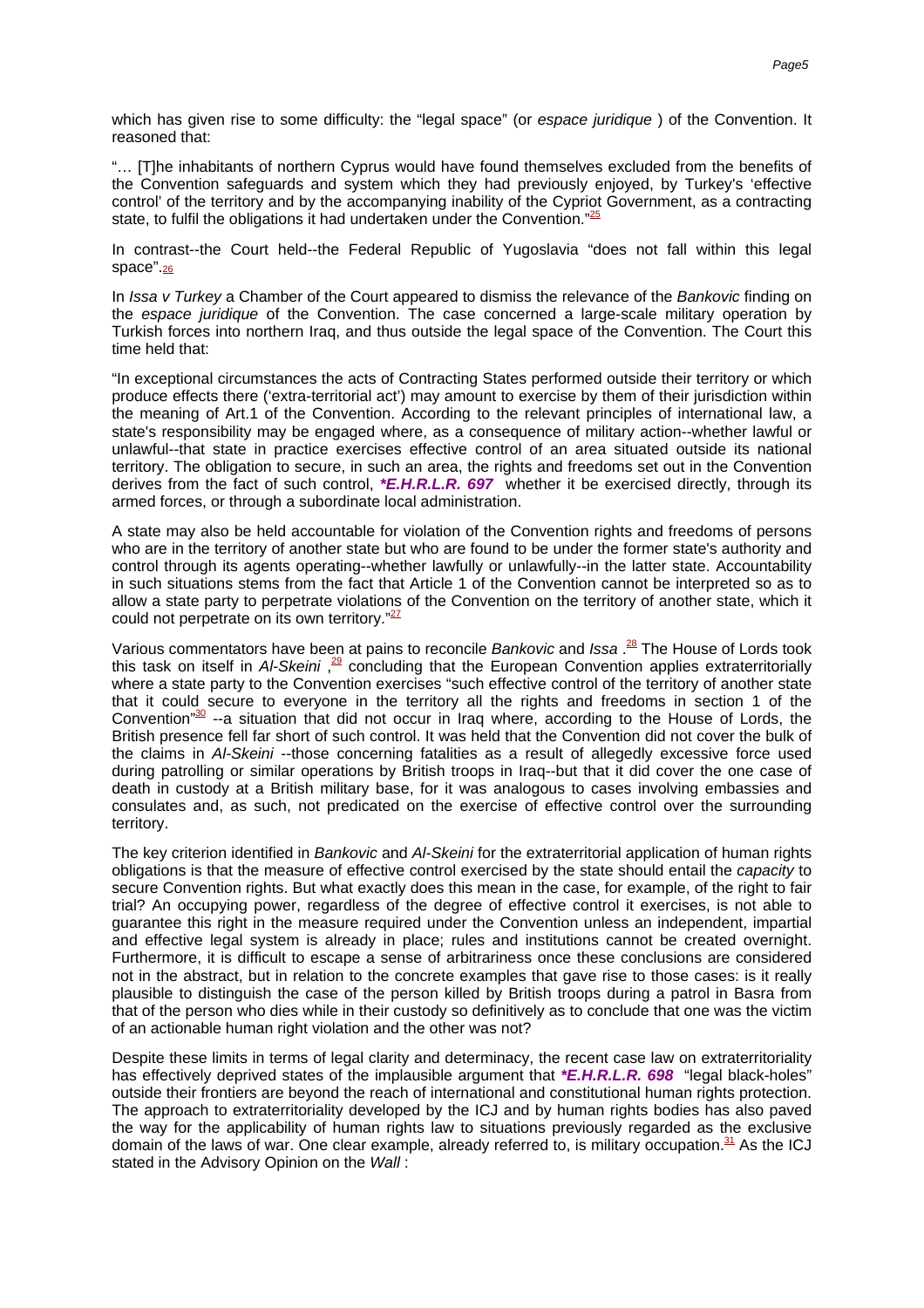"The applicable law governing Israel's rights and duties in the Occupied Palestinian Territory, including East Jerusalem, is both international humanitarian law and international human rights law.["](#page-9-22)32

Another example is the treatment of prisoners of war, to which the Third Geneva Convention applies. From the case law outlined above it is clear that the ICJ, the Human Rights Committee and the European Court of Human Rights would, in all likelihood, find that, even in the absence of an overall military occupation, the detention of prisoners engages the human rights obligations of the detaining state. $\frac{3}{3}$ 

#### **Material scope of application**

As discussed above, there are serious theoretical problems with the notion that international human rights law ought to be confined to peacetime. The canonical distinction between war and peace, on which this notion rests, has a descriptive rather than normative value. There are rules applicable only in war, but from their existence it **\*E.H.R.L.R. 699** is not possible to infer a "macro-principle" that prescribes that all rules of international law shall apply either to peace or to war[.](#page-9-24)<sup>34</sup>

In international humanitarian law treaties the field of material application is clearly defined: they apply to international armed conflicts, except for Additional Protocol II, which applies to internal armed conflict, and Common Art[.](#page-9-25)3, which applies to armed conflict of a non-international character. $35$  The same cannot be said of human rights treaties, where no general stipulation can be found to the effect of either limiting their application to peacetime or extending it to wartime. Specific provisions do however refer to war. For example, Art.15 ECHR allows states parties to derogate from certain standards in times of "war or other public emergency threatening the life of the nation": war can, therefore, be a ground for a limited suspension of certain human rights guarantees, not for their abrogation tout court[.](#page-10-0)<sup>36</sup> Another example is Art.2 of the Convention Against Torture which provides that:

"No exceptional circumstances whatsoever, whether a state of war or a threat of war, internal political instability or any other public emergency, may be invoked as a justification of torture."

In the Nuclear Weapons opinion the ICJ first took the view, now settled in its jurisprudence, that:

"… [T]he protection of the International Covenant on Civil and Political Rights does not cease in time of war except by operation of Article 4 of the Covenant whereby certain provisions may be derogated from in a time of national emergency. $\frac{37}{2}$ 

In the Wall, after reiterating the principle in Nuclear Weapons, the Court went on to explain:

"The relationship between international humanitarian law and international human rights law is thus not one of exclusion but of coordination. Where international human rights law deals in general terms with some matter (e.g. 'arbitrary' deprivation of life) which is regulated in more detail and specificity by international humanitarian law, the latter provides the content to the applicable law, i.e. it determines the scope of the legal standard. Where on the other hand international human rights law excludes certain treatment entirely--e.g. torture--then that treatment remains internationally unlawful at all times and places including during armed conflict or occupation.["](#page-10-2)<sup>38</sup>

**\*E.H.R.L.R. 700** Having disposed of the question of the applicability in principle of human rights law to war, the next question, as identified in the above passage, is how to solve conflicts between human rights rules and international humanitarian law. Specificity, the main criterion identified by the Court for this purpose, is a general rule of interpretation of international obligations: the specific one (the lex specialis ) prevails over the general one, because it represents more accurately the intention of the states. $\frac{39}{2}$  $\frac{39}{2}$  $\frac{39}{2}$ 

In some cases the task of the interpreter is facilitated by a constructive renvoi to the lex specialis. Article 15 ECHR, for instance, provides that derogations from the right to life are not permissible, "except in respect of deaths resulting from lawful acts of war". In other cases, however, things are more difficult: what to make, for example, of the duty of an Occupying Power under Art.43 of the Hague Regulations to respect the laws in force in the occupied country? Does that need to be reinterpreted as referring only to laws that do not violate human rights? And what about the rules in international humanitarian law that allow the internment of enemy aliens, or of civilians in occupied territories under conditions that would probably fall foul of human rights law?

An additional difficulty in these cases concerns the role of the decision-maker: should a human rights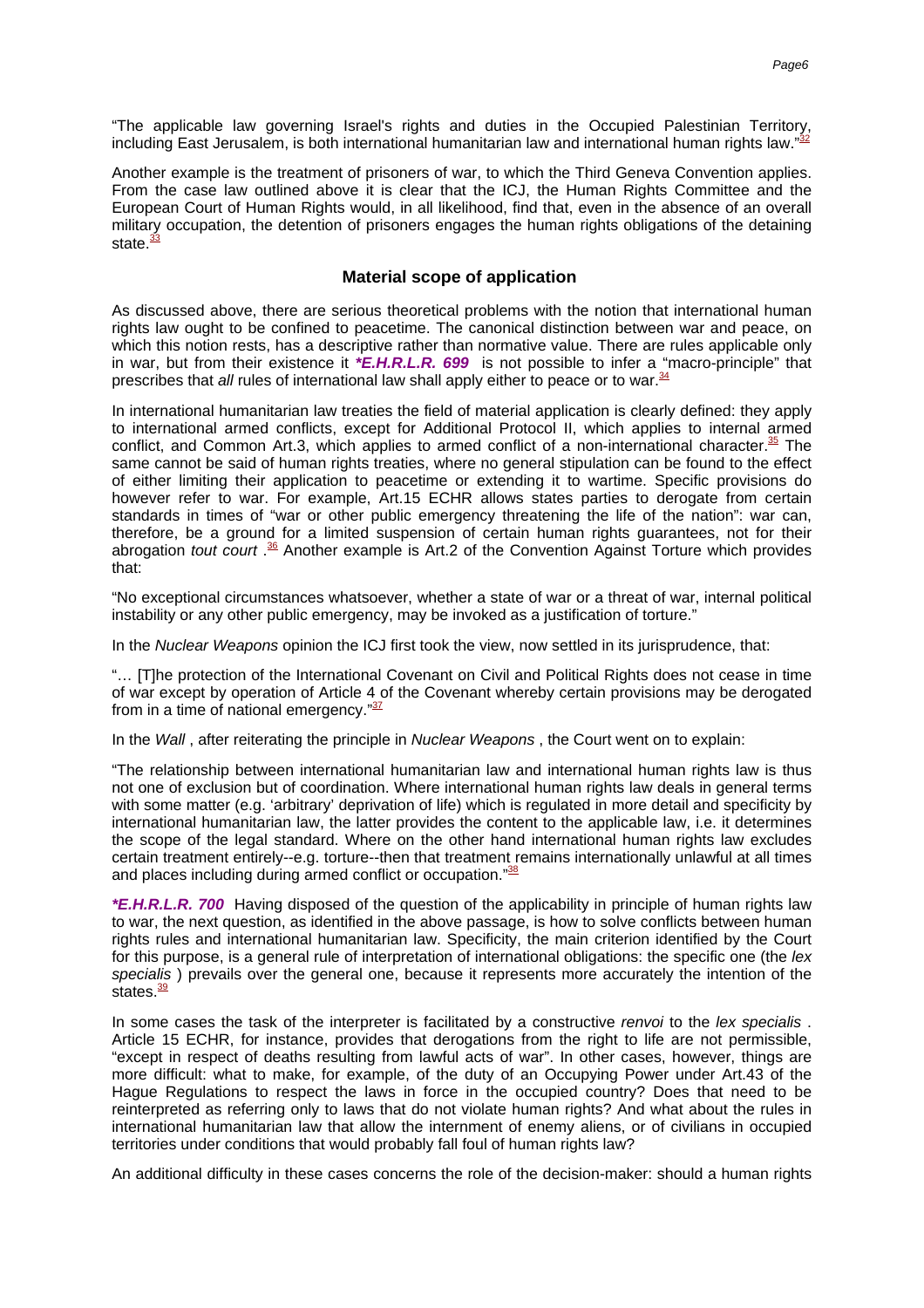court apply international humanitarian law, even where it sets a standard that is lower than the human rights one? The Inter-American Commission on Human Rights has answered these questions affirmatively in the Tablada cas[e.](#page-10-4) $40$  The Commission ruled that the violent confrontation at the Tablada base in January 1989 between Argentine armed forces and a well-organised group of attackers was not equivalent to "forms of domestic violence not qualifying as armed conflicts"[,](#page-10-5) $41$  and that, by virtue of its scale, it "triggered the application of the provisions of Common Article 3, as well as other rules relevant to the conduct of internal hostilities[".](#page-10-6) $42$  The Commission argued that, while human rights treaties "apply both in peacetime, and during situations of armed conflict", they were not "designed to regulate such situations and, thus, they contain no rules governing the means and methods of warfare<sup>["](#page-10-7)43</sup> : the answer must therefore come from international humanitarian law, which, perhaps surprisingly, the Commission considered itself competent to apply.

In Isayeva v Russia the European Court of Human Rights approached these problems differentl[y.](#page-10-8) $44$ The case arose out of a Russian military operation in a village in Chechnya where a large group of fighters had based themselves. Believing that they had been granted safe passage, civilian residents sought to escape on aminibus. Russian airplanes bombed it, causing the death of many civilians. The Court concluded unanimously that there had been a breach of the right to life (Art.2). In reaching this conclusion, it applied the well-established principles in its case law on the use of lethal force by state agents.[45](#page-10-9) **\*E.H.R.L.R. 701** It has been pointed out that the application of international humanitarian law would hav[e](#page-10-10) produced a different outcome in this case $\frac{46}{ }$ ; at the very least it would have entailed a different approach, with the Court beginning its analysis with the determination whether "there was a legitimate military objective to be targeted"[.](#page-10-11)<sup> $47$ </sup> In *Isayeva*, the Court placed great reliance on the fact that the Russian Government had declared neither martial law nor a state of emergency, and had made no derogation under Art.15. The Court proceeded on the basis that these events had taken place "outside wartime["](#page-10-12)<sup>48</sup> --again a questionable assumption from the point of view of international humanitarian law.

There can be little doubt that the level of violence involved in *Isayeva*, and in the Chechen conflict in general, was substantially greater than the confrontation at the Tablada base in Argentina in January 1989. Yet, one human rights court decided to apply international humanitarian law to a less serious and isolated violent confrontation, while the other applied human rights law, even unqualified by derogations, to a large-scale and protracted armed conflict. The basic principle that human rights obligations apply in wartime and are not automatically displaced by international humanitarian law ones is shared by human rights courts, but much uncertainty remains about the concrete working of lex specialis in this area. Moreover, this case law is, by its very nature, imperfect in the sense that the subject-matter of the jurisdiction of the courts which are producing it is defined by human rights rather than both international humanitarian law and human rights. The present state of international law offers very little by way of precedents applying the lex specialis in an even situation, where, that is, the law applicable to the dispute by the international court includes international human rights law and international humanitarian law on an equal footing.

### **Human rights in peacekeeping operations**

A recent decision of the European Court of Human Rights in two joined cases. Behrami and Behrami v France and Saramati v France, Germany and Norway , has raised another issue: the application, and enforcement, of international human rights law in UN-authorised peacekeeping operations[.](#page-10-13)<sup>49</sup> The applicants in the Behrami case complained, under Art.2, of the death of Gadaf Behrami, son of one of the applicants and brother of the other, and of the serious injury suffered by one of them as a result of the explosion of a cluster bomb, dropped during the 1999 Kosovo war, devices which--it was alleged--the French KFOR troops knew to be present on that site but failed to remove. The applicant in the Saramati case complained, under Art.5 alone as well as in conjunction with Art.13 of the **\*E.H.R.L.R. 702** ECHR, about his extra-judicial detention by KFOR troops between July 13, 2001 and January 26, 2002, and, under Art.6, about the lack of access to courts.

The respondent states raised jurisdictional objections on both ratione personae and ratione loci grounds, succeeding on the former. The essence of their successful objection was that the acts of which the applicants complained were not attributable to the respondent states, but to the United Nations, and thus could not engage the jurisdiction of the Court since the United Nations is not a party to the ECHR.

The Decision of the Grand Chamber sets out the mandate of KFOR, and of the UN Mission in Kosovo (UNMIK) and their legal bases in detail, describing the relationship between these two entities in the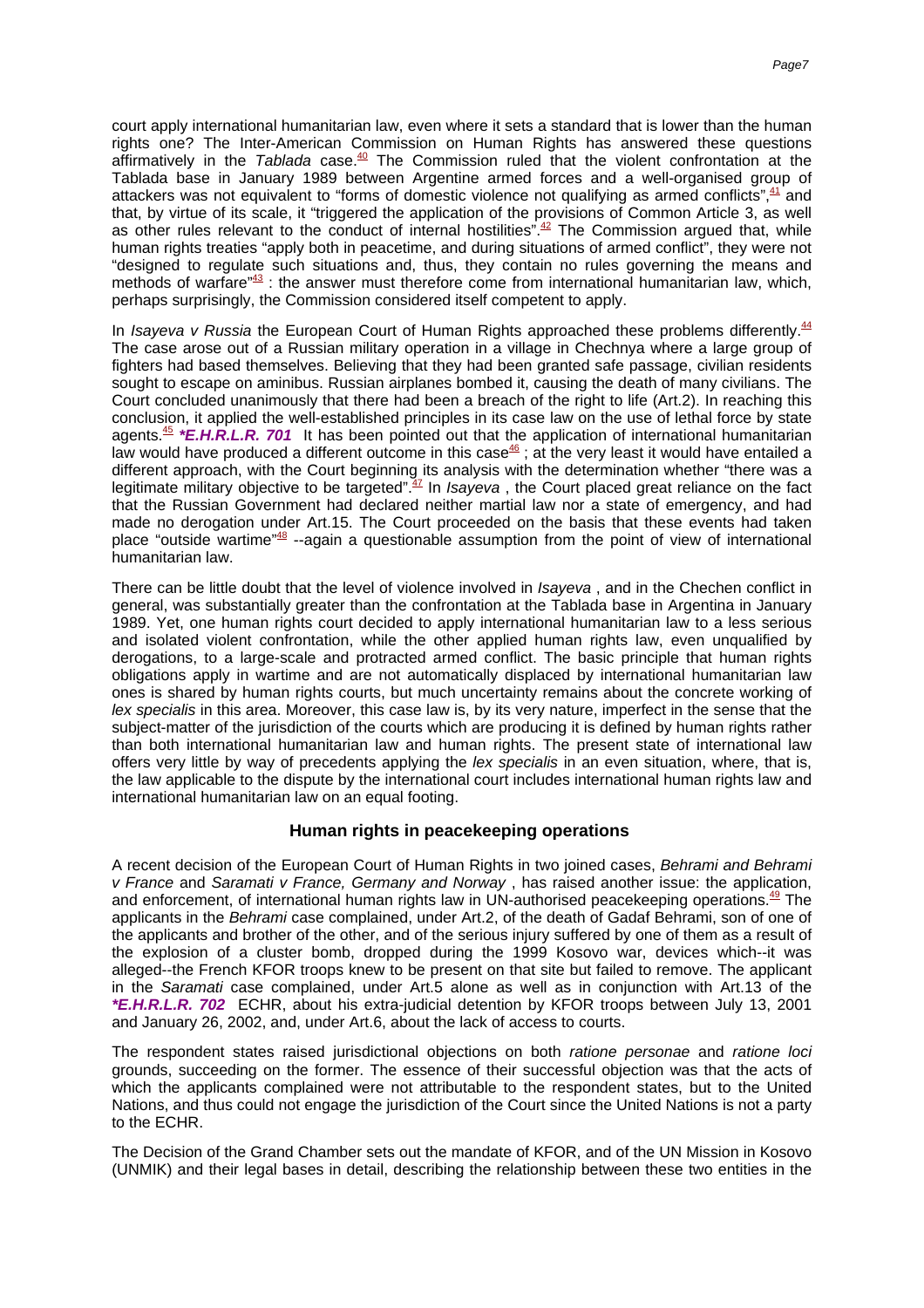following terms:

"UNMIK was a subsidiary organ of the UN endowed with all-inclusive legislative and administrative powers in Kosovo including the administration of justice …, it was headed by a Special Representative of the Secretary General and reported directly to the UN Security Council via the Secretary General. KFOR was established as an equal presence but with a separate mandate and control structure: it was a NATO led operation authorised by the UN Security Council under unified command and control. There was no formal or hierarchical relationship between the two presences nor was the military in any way accountable to the civil presence.["](#page-10-14)<sup>50</sup>

Having considered the legal bases for the two contested activities, that is de-mining (Behrami) and detention (Saramati), the Court concluded that the supervision of demining fell within UNMIK's mandate while the issuing of detention orders fell within the mandate of KFOR. The Court then reasoned that both the inaction of UNMIK (its failure to de-mine the land) and the action of KFOR (the order to detain Mr Saramati) were attributable to the United Nations because of the Chapter VII foundations common to both UNMIK and KFOR.

Attribution to the United Nations posed a greater difficulty for KFOR than for UNMIK: KFOR is an example of the Security Council delegating its powers to Member States, while UNMIK is a subsidiary organ of the United Nations. The Court explained that, for the acts of KFOR to be attributable to the United Nations:

"… [D]elegation must be sufficiently limited so as to remain compatible with the degree of centralisation of UN Security Council collective security constitutionally necessary under the [C](#page-10-15)harter."<sub>51</sub>

The "key question" for the Court was "whether the UN Security Council retained ultimate authority and control so that operational command only was delegated["](#page-10-16) $5^2$  --a question which it held should be answered affirmatively in the case of KFOR.

The British Government relied on Behrami and Saramati in the Al-Jedda case, which concerned the detention without trial in Iraq of a British citizen on suspicions of \*E[.](#page-10-17)H.R.L.R. 703 terrorism.<sup>53</sup> It submitted that the detention of Al-Jedda, like that of Saramati, was attributable to the United Nations rather than Britain, given that a number of Security Council resolutions, adopted after the invasion of Iraq, defined the terms of Anglo-American presence in Iraq. The House of Lords, rightly, rejected the analogy between Iraq and Kosovo, which would have had the absurd consequence of the events such as Abu Ghraib being attributed to the United Nations, rather than the United States; it did not however articulate the legal bases for the distinction between the two in cogent terms. The existence of a UN Security Council authorisation in Iraq at the relevant time had, after all, striking elements in common with the authorisation effected through Security Council resolution 1244 in relation to Kosovo. Lord Brown, the member of the Committee who admitted to having greater difficulty with this question, concludes that the only basis for distinguishing Iraq from Kosovo is the lack of "ultimate authority and control" by the United Nations in Iraq; a term that, he underscores, is "somewhat elusive". <del><sup>[54](#page-10-18)</sup></del>

The decision of the European Court of Justice in Kadi v European Union Council, albeit not arising from a peacekeeping operation, might have an impact on this field. The Court asserted its jurisdiction to review the legality of an EC measure giving effect to a Security Council resolution, concluding that the measure in question did constitute an infringement of fundamental rights. The narrow approach to attribution in Behrami and Saramati however constitutes a significant obstacle to attempts to assert jurisdiction on UN peacekeeping operations, and can offset the benefits of the purposive approach to extraterritoriality developed in other cases, or of the indirect review of Security Council measures asserted in Kadi . In the present state of the law the argument that jurisdiction ratione personae precludes the European Court of Human Rights from exercising jurisdiction over the United Nations is unassailable, but the premise of that argument as presented in Behrami --attribution--is not.

### **Conclusion**

It is right to characterise the relationship between the laws of war and human rights as one of co-ordination rather than exclusion--as the ICJ did in the Wall-- but this is only a starting point in the analysis raising more questions than it answers.

**\*E.H.R.L.R. 704** It is also important to bear the different origins and rationales of these two areas of law in mind. International humanitarian law was created by states as a special body of rules on armed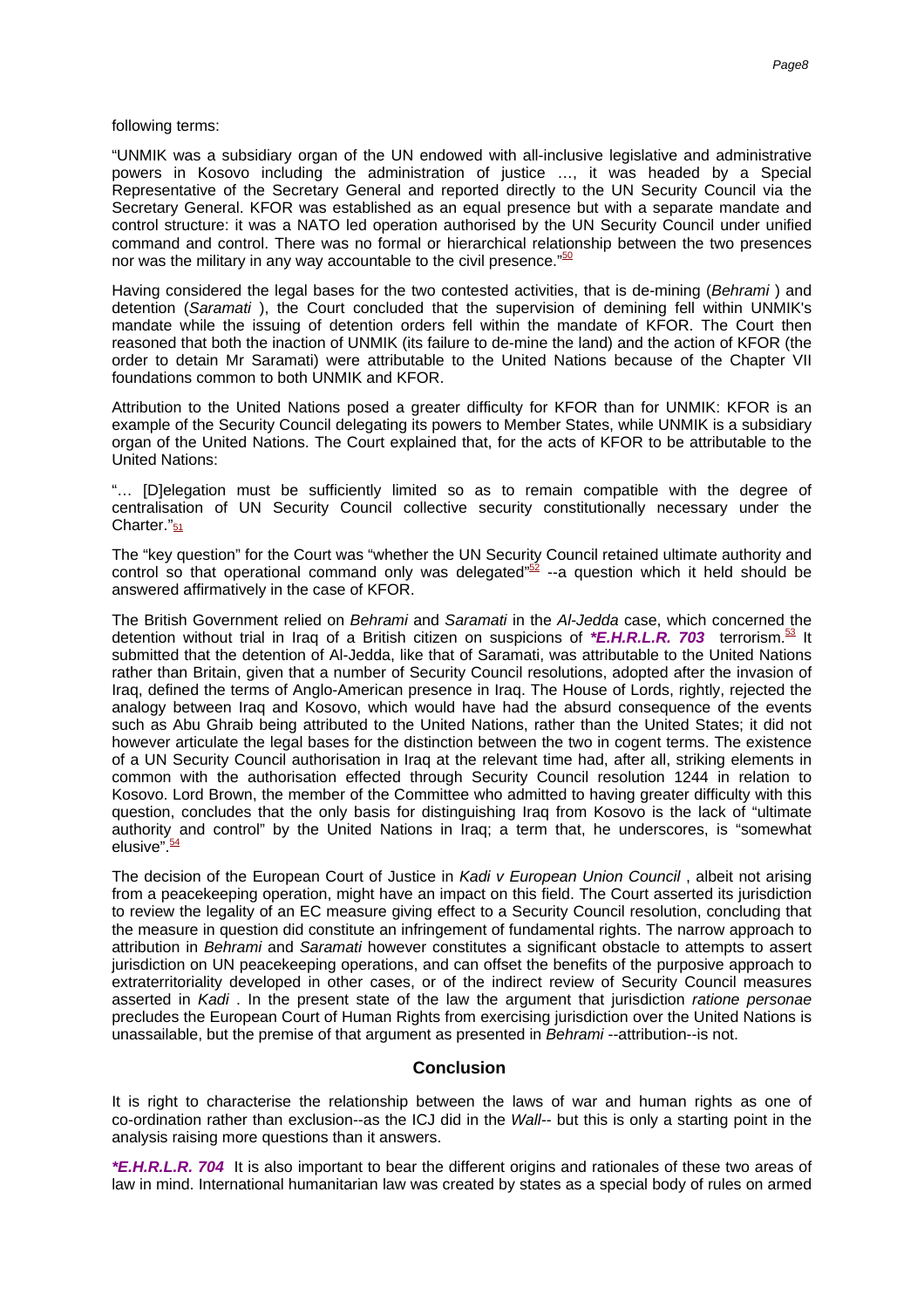conflict, the product of a careful balancing exercise between the brutal reality of warfare and moral imperatives, between military necessity and humanitarian conscience. Some of its rules--for example those in the Third Geneva Convention on the Treatment of Prisoners of War--are highly detailed and specific; others, like the Martens Claus[e,](#page-10-19) $\frac{55}{2}$  are general. The concept of military necessity, one of the cornerstones of the laws of war, has no equivalent in human rights la[w.](#page-10-20)<sup>56</sup> It reflects the realist and pragmatic assumptions of the laws of wars, which, while seeking to minimise the consequences of armed conflict, essentially regard war as a social fact and historical reality.

Human rights law was, instead, "discovered" by international law in the 20th century, imported into the international arena from the constitutional traditions of Western liberal democracies, once it was accepted that international law should play a role in the relationship between the government and the governed, and embrace a vision of government grounded in the liberty and dignity of the governed. Human rights law is not predicated on the distinctions that characterise the laws of war, most importantly between combatants and non-combatants. The rules of human rights law are not normally specific and detailed: its language is that of bills of rights, of broad statements of self-evident entitlements, from which an officer in the theatre of operations can often derive little practical guidance.

It is not surprising that there are tensions, and sometimes contradictions, between human rights law and the laws of war, and that substantial differences have arisen even between human rights courts--as examined in detail by the each of the contributors to this issue of the European Human Rights Law Review . Without delving into a comparison of the approach of international humanitarian law and human rights law to the various questions that can arise in armed conflict, it must be emphasised that it would be wrong to assume the degree of protection offered by international human rights law to be always greater than what is provided for under international humanitarian law: the rules on medical experimentation, for example, are more exacting in the Third and Fourth Geneva Conventions and in Additional Protocol I than in the ICCPR[.](#page-10-21)<sup>57</sup>

The differences between international human rights law and international humanitarian law are important to keep in mind also with a view to accepting the practical impossibility of a war in which human rights are, truly and fully, respected. Unlike international humanitarian law, human rights law never contained an implicit acceptance of war, and it would be ironic if such an acceptance were to be inadvertently read into it as a result of its expansion into new areas--in other words as a result of its success. The impossibility of respecting human rights in wartime should not cause us to give up on the task of monitoring compliance with them, bringing cases to national **\*E.H.R.L.R. 705** and international courts, and, more generally, making human rights-based arguments for the victims of armed conflict. These tasks are not entirely Sisyphean for they may make a practical difference, by providing remedies for example, but, even if it were to be shown that they make no practical difference whatsoever, they would still help us nourish the light of our inherent humanity in the darkest of hours.

The author is indebted to Dr Amanda Perreau-Saussine for her comments on the first part of the article.

#### E.H.R.L.R. 2008, 6, 689-705

- <span id="page-8-0"></span>[1.](#page--1-0) Philip Jessup wrote in favour of the adoption of an intermediate state between peace and war but his proposals have not had a significant following (P. Jessup, "Should International Law Recognise an Intermediate Status Between Peace and War?" (1954) 48 American Journal of International Law 98).
- <span id="page-8-1"></span>[2.](#page--1-0) See Michael Dennis's and Andre Surena's piece in this issue.
- <span id="page-8-2"></span>[3.](#page--1-0) Legality of the Threat or Use of Nuclear Weapons, Advisory Opinion [1996] ICJ Rep. 226; Legal Consequences of the Construction of a Wall in the Occupied Palestinian Territory (2004) 43 I.L.M. 1009.
- <span id="page-8-3"></span>[4.](#page--1-0) Two excellent recent contributions are D. Livingstone Smith, Human Nature and the Origins of War (2007) and A. Gat's monumental War in Human Civilisation (2006).
- <span id="page-8-4"></span>[5.](#page--1-0) On this history see G. Verdirame, "The Sinews of Peace: International Law, Strategy, and the Prevention of War" (2006) 77 B.Y.B.I.L. 83. On the jus ad bellum , see C. Gray, International Law and the Use of Force , 2nd edn (2004).
- <span id="page-8-5"></span>[6.](#page--1-0) See, e.g. Gat, War in Human Civilisation (2006), pp.574 et seq.
- <span id="page-8-6"></span>[7.](#page--1-0) The African Charter on Human and Peoples' Rights and the International Covenant on Economic, Social and Cultural Rights do not contain derogation clauses.
- <span id="page-8-7"></span>[8.](#page--1-0) For a short introduction to those theories see J. Griffin, On Human Rights (2007), Ch.1. Positive human rights are not necessarily the same as natural human rights--a point also analysed extensively by Griffin.
- <span id="page-8-8"></span>[9.](#page--1-0) J. Locke, The Second Treatise of Civil Government (1690), Ch.III.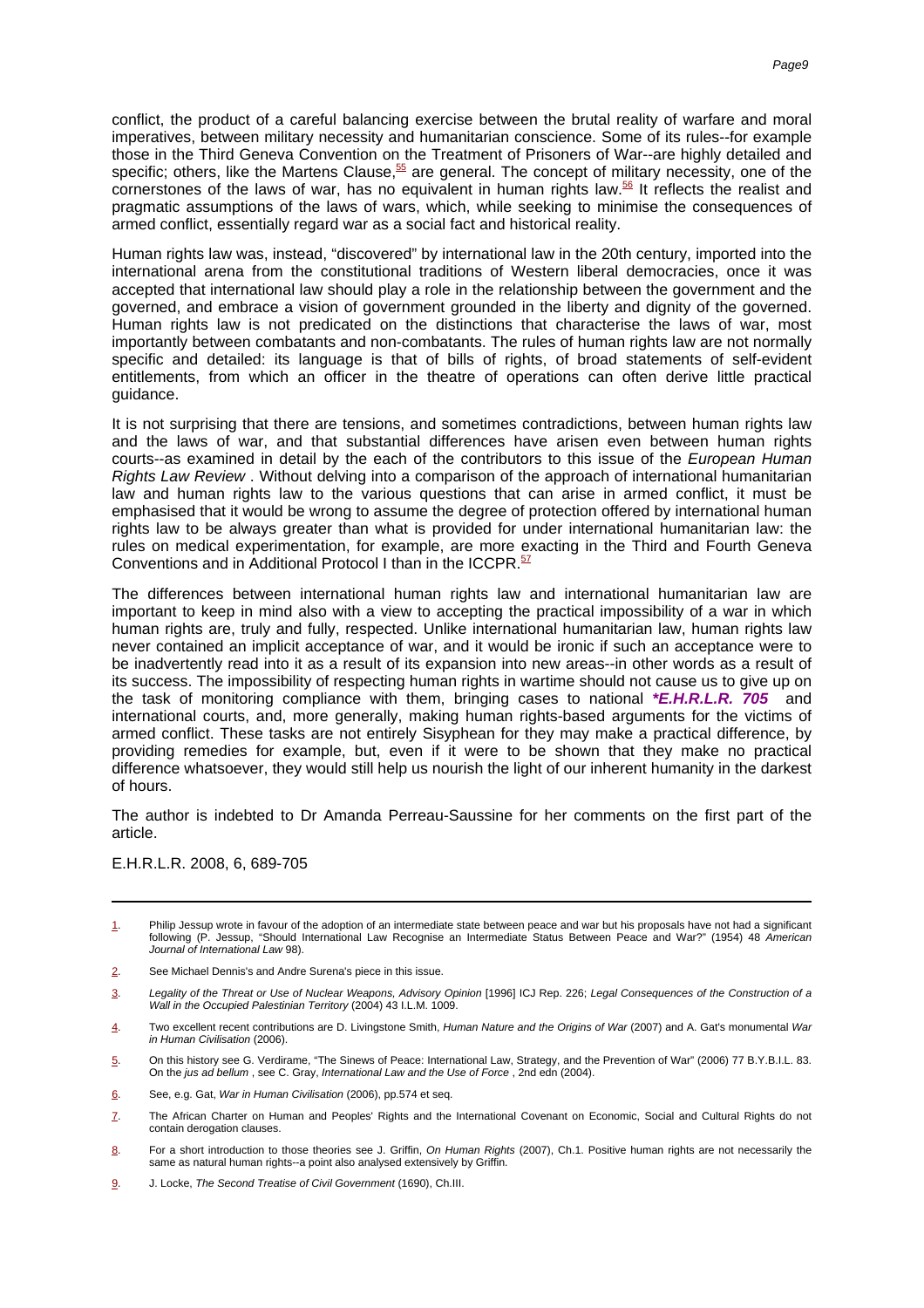- <span id="page-9-0"></span>[10.](#page--1-0) See the section on material application below.
- <span id="page-9-1"></span>[11.](#page--1-0) Locke, The Second Treatise of Civil Government, para.123.
- <span id="page-9-2"></span>[12.](#page--1-0) Hobbes, Leviathan, Ch.XIII. The states of nature and war to which Hobbes and Locke referred were not necessarily historical states, but rather heuristic devices part of a philosophical argument. Nevertheless, their analysis of the concept of the state of war and of natural rights in it--centred on the tension between norm and fact, between entitlement and enjoyment--is entirely relevant to this discussion. "Real" wars are not conceptually the same as the state of war, not least because they are not defined by anarchy, but they do share some of its features.
- <span id="page-9-3"></span>[13.](#page--1-0) Common Art.3 reads: "In the case of armed conflict not of an international character occurring in the territory of one of the High Contracting Parties, each Party to the conflict shall be bound to apply, as a minimum, the following provisions: (1) Persons taking no active part in the hostilities, including members of armed forces who have laid down their arms and those placed hors de combat by sickness, wounds, detention, or any other cause, shall in all circumstances be treated humanely, without any adverse distinction founded<br>on race, colour, religion or faith, sex, birth or wealth, or any other similar criter prohibited at any time and in any place whatsoever with respect to the above-mentioned persons: (a) violence to life and person, in particular murder of all kinds, mutilation, cruel treatment and torture; (b) taking of hostages; (c) outrages upon personal dignity, in particular humiliating and degrading treatment; (d) the passing of sentences and the carrying out of executions without previous judgement pronounced by a regularly constituted court, affording all the judicial guarantees which are recognized as indispensable by<br>civilized peoples. (2) The wounded and sick shall be collected and cared for. An imparti Common Art.3 and Additional Protocol II. Article 3 applies to any "armed conflict not of an international character", Protocol II to armed conflicts "which take place in the territory of a High Contracting Party between its armed forces and dissident armed forces or other organised armed groups which, under responsible command, exercise such control over a part of its territory as to enable them to carry out sustained and concerted military operations and to implement this Protocol".
- <span id="page-9-4"></span>[14.](#page--1-0) On the history of this transition see S. Neff, War and the Law of Nations (2005), pp.358 et seq.
- <span id="page-9-5"></span>[15.](#page--1-0) See Dennis's and Surena's article in this journal.
- <span id="page-9-6"></span>[16.](#page--1-0) In addition to contributions in this special issue of the *Review*, see C. Byron, "A Blurring of the Boundaries: The Application of<br>.International Humanitarian Law by Human Rights Bodies" (2007) 47 Virginia Journal of and International Treaty Law on Civil and Political Rights" (2005) 26 Michigan Journal of International Law 739.
- <span id="page-9-7"></span>[17.](#page--1-0) Lopez Burgos v Uruguay (Human Rights Committee, Communication No.52/79).
- <span id="page-9-8"></span>[18.](#page--1-0) Lopez Burgos, para.12.3.
- <span id="page-9-9"></span>[19.](#page--1-0) The recent decision of the Grand Chamber of the European Court of Human Rights in Behrami and Saramati, discussed below, would have offered another argument to the Netherlands: an objection to the jurisdiction ratione personae of the Committee under the Covenant (that is the scope of personal application of the Covenant) given that the Dutch troops were part of a UN peace-keeping force.
- <span id="page-9-10"></span>[20.](#page--1-0) Legal Consequences of the Construction of a Wall in the Occupied Palestinian Territory, Advisory Opinion [2004] ICJ Rep. 36 at [416] et seq.
- <span id="page-9-11"></span>[21.](#page--1-0) Bankovic v Belgium (2001) 44 E.H.R.R. SE5; Ilascu v Moldova and Russia (2004) 40 E.H.R.R. 46; Issa v Turkey (2004) 41 E.H.R.R. 27; Loizidou v Turkey (Preliminary Objections) (1995) 20 E.H.R.R. 99; Loizidou v Turkey (Merits) (1996) 23 E.H.R.R. 513.
- <span id="page-9-12"></span>[22.](#page--1-0) Bankovic (2001) 44 E.H.R.R. SE5 at [73].
- <span id="page-9-13"></span>[23.](#page--1-0) R. (on the application of Al-Skeini) v Secretary of State for Defence [2007] UKHL 26; [2008] 1 A.C. 153 at [109], analysing Bankovic especially at [70]-[80].
- <span id="page-9-14"></span>[24.](#page--1-0) Al-Skeini [2007] UKHL 26; [2008] 1 A.C. 153 at [109].
- <span id="page-9-15"></span>[25.](#page--1-0) Al-Skeini [2007] UKHL 26; [2008] 1 A.C. 153 at [78].
- <span id="page-9-16"></span>[26.](#page--1-0) Al-Skeini [2007] UKHL 26; [2008] 1 A.C. 153 at [78].
- <span id="page-9-17"></span>[27.](#page--1-0) Issa v Turkey (2005) 41 E.H.R.R. 27 at [68]-[71].
- <span id="page-9-18"></span>[28.](#page--1-0) R. Wilde, "The 'Legal Space' or 'Espace Juridique' of the European Convention on Human Rights: Is it Relevant to Extraterritorial State Action?" [2005] E.H.R.L.R. 115.
- <span id="page-9-19"></span>[29.](#page--1-0) As a general observation in human rights adjudication in England and Wales, the trend, as evidenced also in Al-Skeini, is for English courts to engage in over-refining analysis of Strasbourg authorities, a curious approach given that the European Court is not the kind of common law jurisdiction where such highly-detailed analyses of precedents make historical and jurisprudential sense.
- <span id="page-9-20"></span>[30.](#page--1-0) Al-Skeini [2007] UKHL 26; [2008] 1 A.C. 153 at [79] per Lord Rodger.
- <span id="page-9-21"></span>[31.](#page--1-0) Some scholars have expressed reservations about the actual beneficial impact of these developments on populations living under military occupation. See A.M. Gross, "Human Proportions: Are Human Rights the Emperor's New Clothes of the International Law of Occupation" (2007) 18 E.J.I.L. 1.
- <span id="page-9-22"></span>[32.](#page--1-0) Wall, Advisory Opinion [2004] ICJ Rep. 36 at [394]. See also Ilascu v Moldova (2005) 40 E.H.R.R. 46 at [313]. The traditional definition of occupation for the purposes of international humanitarian law is found in the 1907 Hague Regulations (Art.42), but modern international<br>humanitarian law has adopted a broader more purposive definition: "the effective contr sovereign of that territory" (E. Benvenisti, *The Law of Occupation* (2004), p.4). In the Advisory Opinion on the Wall, the ICJ explained<br>that: "Under international law, an Occupying Power does not have sovereignty over th exercises authority over the territory on a temporary basis. Furthermore, the essential test is one of actual overall control. It does not<br>matter that day-to-day administration may be exercised by local authorities. Territ withdrawal from that territory, or a definitive, internationally acceptable settlement" (at [346]). On the different types of occupation see A. Roberts, "What is Military Occupation?" (1985) 55 B.Y.B.I.L. 249.
- <span id="page-9-23"></span>[33.](#page--1-0) The position on extra-territoriality under the Inter-American human rights systemis similar to that developed by the Human Rights Committee and the European Court of Human Rights (see, e.g. Coard v United States, Report of September 29 (1999), paras 36-44). See ConorMcCarthy's piece in this issue of the E.H.R.L.R.
- <span id="page-9-24"></span>[34.](#page--1-0) The argument based on state practice has more merit and is considered by Dennis and Surena in this issue of the E.H.R.L.R.
- <span id="page-9-25"></span>C. Greenwood, "Scope of Application of International Humanitarian Law" in D. Fleck (ed.), The Handbook of International Humanitarian<br>Law (1999), p.39. On the distinction between internal armed conflict and armed conflict n